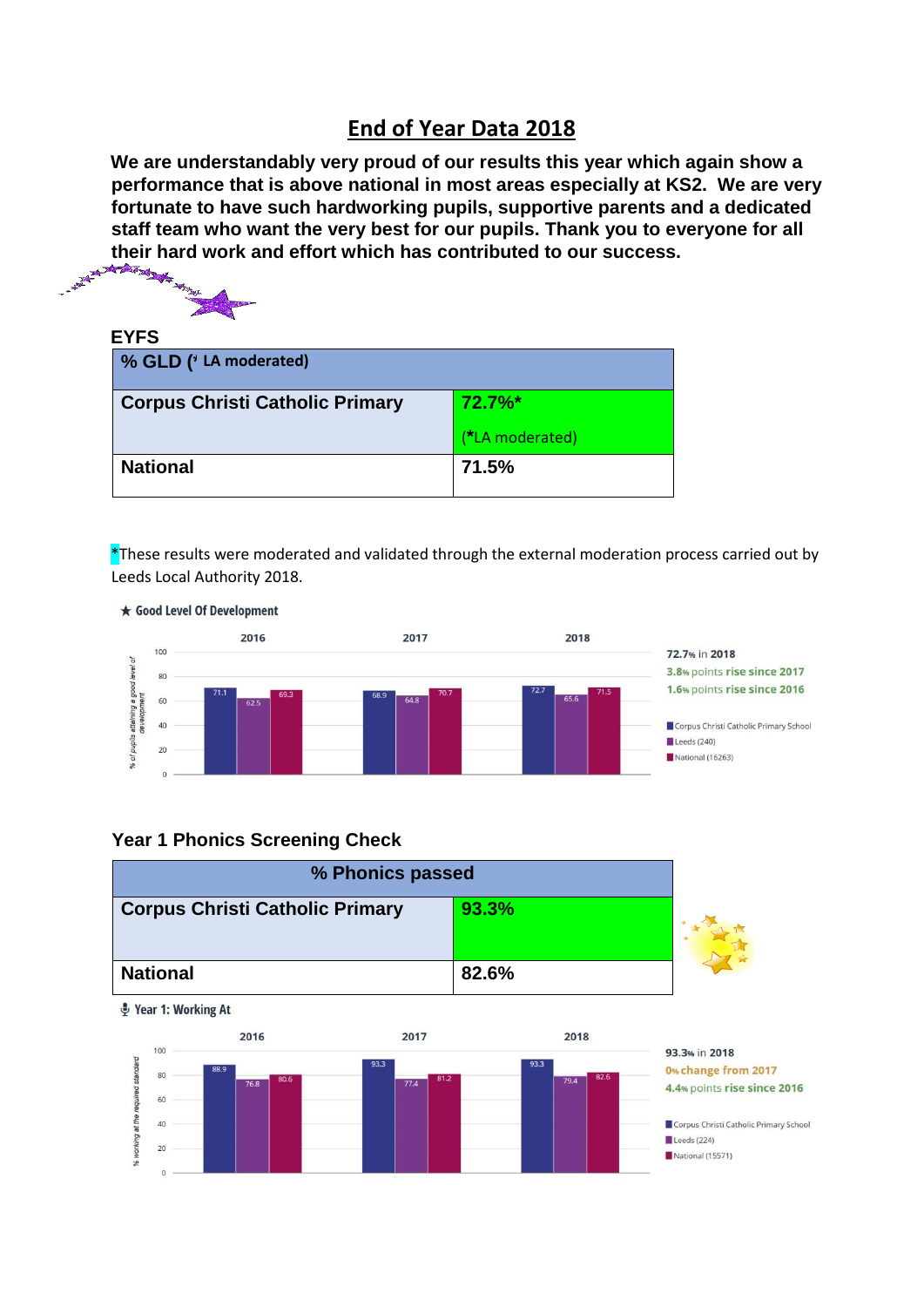# **Year 2 Phonics Screening Recheck**

| % Phonics Re-check                                |     |  |  |
|---------------------------------------------------|-----|--|--|
| <b>Corpus Christi Catholic Primary</b><br>$100\%$ |     |  |  |
| <b>National</b>                                   | 92% |  |  |

| Year 2                                           |                |                                     |                    | <b>Artist March 2007</b>      |
|--------------------------------------------------|----------------|-------------------------------------|--------------------|-------------------------------|
|                                                  |                | % At Age Related Expectations (ARE) |                    |                               |
|                                                  | <b>Reading</b> | <b>Writing</b>                      | <b>Mathematics</b> | <b>RWM</b><br><b>Combined</b> |
| <b>Corpus Christi</b><br><b>Catholic Primary</b> | 84.1%          | 79.5%                               | 88.6%              | 79.5%                         |
| <b>National</b>                                  | 75.5%          | 69.9%                               | 76.1%              | 65.3%                         |

| % Above Age Related Expectations (Greater Depth)                          |            |       |       |       |  |  |
|---------------------------------------------------------------------------|------------|-------|-------|-------|--|--|
| Writing<br><b>Mathematics</b><br>Reading<br><b>RWM</b><br><b>Combined</b> |            |       |       |       |  |  |
| <b>Corpus Christi</b><br><b>Catholic Primary</b>                          | <b>25%</b> | 15.9% | 20.5% | 13%   |  |  |
| <b>National</b>                                                           | 25.6%      | 15.8% | 21.8% | 11.7% |  |  |